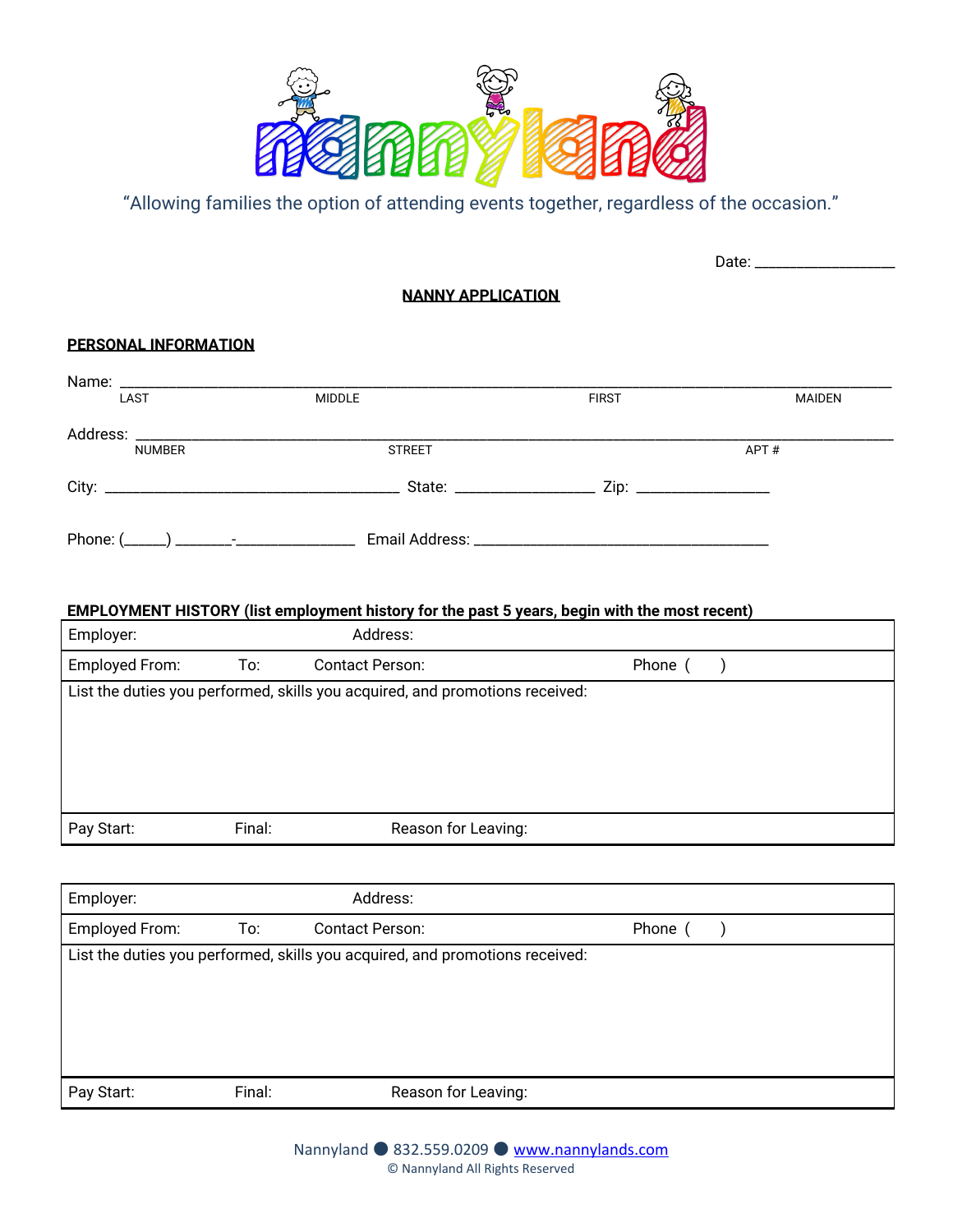| Employer:      |        | Address:                                                                     |         |  |
|----------------|--------|------------------------------------------------------------------------------|---------|--|
| Employed From: | To:    | <b>Contact Person:</b>                                                       | Phone ( |  |
|                |        | List the duties you performed, skills you acquired, and promotions received: |         |  |
|                |        |                                                                              |         |  |
|                |        |                                                                              |         |  |
|                |        |                                                                              |         |  |
|                |        |                                                                              |         |  |
| Pay Start:     | Final: | Reason for Leaving:                                                          |         |  |

| Employer:      |        | Address:                                                                     |         |  |
|----------------|--------|------------------------------------------------------------------------------|---------|--|
| Employed From: | To:    | Contact Person:                                                              | Phone ( |  |
|                |        | List the duties you performed, skills you acquired, and promotions received: |         |  |
|                |        |                                                                              |         |  |
|                |        |                                                                              |         |  |
|                |        |                                                                              |         |  |
|                |        |                                                                              |         |  |
| Pay Start:     | Final: | Reason for Leaving:                                                          |         |  |
|                |        |                                                                              |         |  |

| Employer:      |        | Address:                                                                     |         |  |
|----------------|--------|------------------------------------------------------------------------------|---------|--|
| Employed From: | To:    | <b>Contact Person:</b>                                                       | Phone ( |  |
|                |        | List the duties you performed, skills you acquired, and promotions received: |         |  |
|                |        |                                                                              |         |  |
|                |        |                                                                              |         |  |
|                |        |                                                                              |         |  |
|                |        |                                                                              |         |  |
|                |        |                                                                              |         |  |
| Pay Start:     | Final: | Reason for Leaving:                                                          |         |  |

# **EDUCATION**

| Name of School      | City. State | Graduated | Degree Type |
|---------------------|-------------|-----------|-------------|
| HIGH SCHOOL         |             |           |             |
| COLLEGE             |             |           |             |
| PROFESSIONAL SCHOOL |             |           |             |
| <b>OTHER</b>        |             |           |             |

Nannyland ● 832.559.0209 ● [www.nannylands.com](http://www.nannylands.com/) © Nannyland All Rights Reserved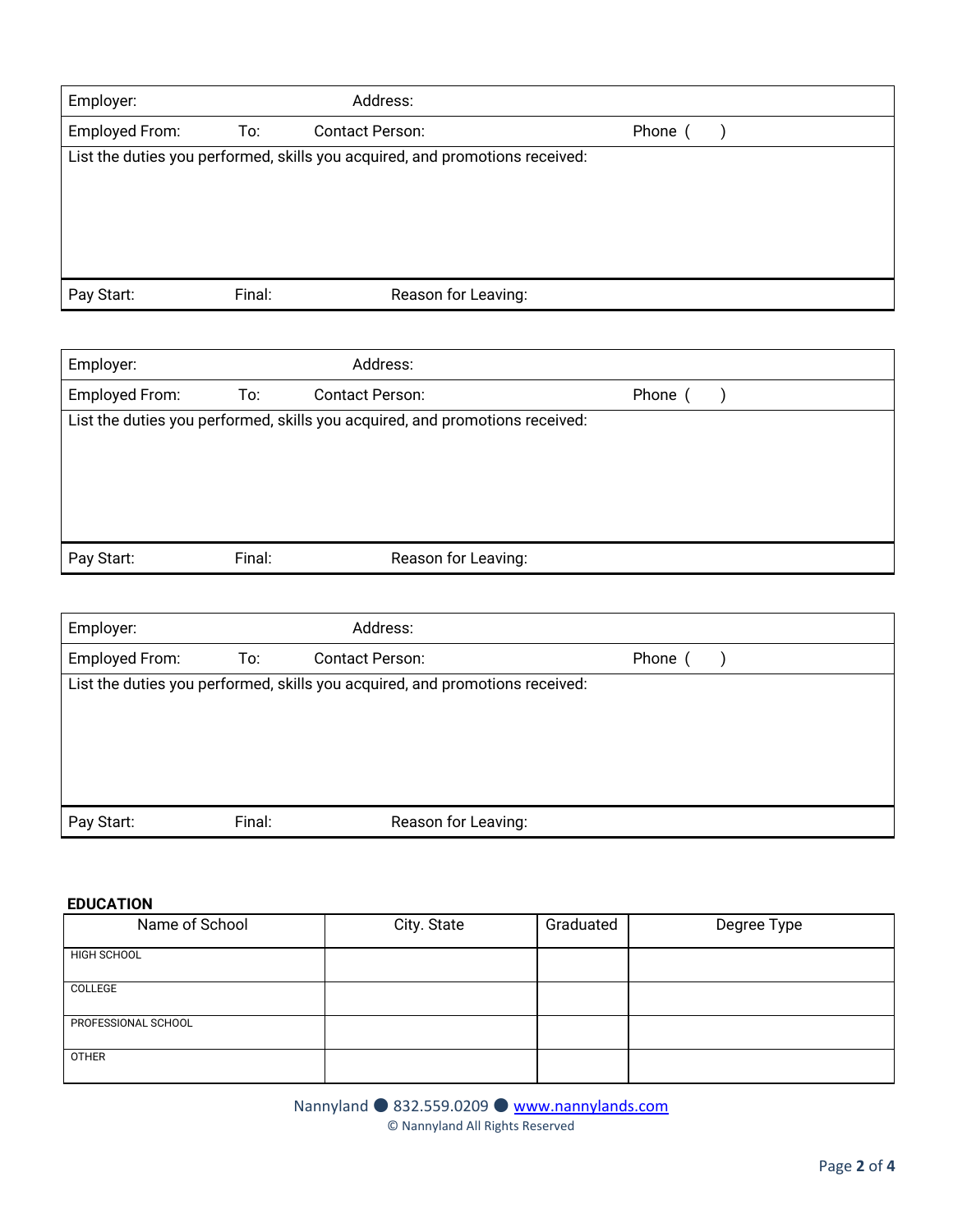#### **MILITARY**

| Have you ever been a member of the armed forces? | $\Box$ Yes $\Box$ No |
|--------------------------------------------------|----------------------|
| Are you now a member of the National Guard?      | $\Box$ Yes $\Box$ No |

#### **CRIMINAL HISTORY**

Please note that a "Yes" answer to any of the following questions will not necessarily disqualify you from employment. Factors such as the age and time of the offense, seriousness and nature of the violation, and rehabilitation will be considered when making any employment decisions.

Have you ever been convicted of a crime? Do not include convictions that were sealed or expunged pursuant to a court order.

□Yes□No Please explain any "Yes" answer. Use additional paper if necessary.

\_\_\_\_\_\_\_\_\_\_\_\_\_\_\_\_\_\_\_\_\_\_\_\_\_\_\_\_\_\_\_\_\_\_\_\_\_\_\_\_\_\_\_\_\_\_\_\_\_\_\_\_\_\_\_\_\_\_\_\_\_\_\_\_\_\_\_\_\_\_\_\_\_\_\_\_\_\_\_\_\_\_\_\_\_\_\_\_\_\_\_\_\_\_\_

\_\_\_\_\_\_\_\_\_\_\_\_\_\_\_\_\_\_\_\_\_\_\_\_\_\_\_\_\_\_\_\_\_\_\_\_\_\_\_\_\_\_\_\_\_\_\_\_\_\_\_\_\_\_\_\_\_\_\_\_\_\_\_\_\_\_\_\_\_\_\_\_\_\_\_\_\_\_\_\_\_\_\_\_\_\_\_\_\_\_\_\_\_\_\_

\_\_\_\_\_\_\_\_\_\_\_\_\_\_\_\_\_\_\_\_\_\_\_\_\_\_\_\_\_\_\_\_\_\_\_\_\_\_\_\_\_\_\_\_\_\_\_\_\_\_\_\_\_\_\_\_\_\_\_\_\_\_\_\_\_\_\_\_\_\_\_\_\_\_\_\_\_\_\_\_\_\_\_\_\_\_\_\_\_\_\_\_\_\_\_

\_\_\_\_\_\_\_\_\_\_\_\_\_\_\_\_\_\_\_\_\_\_\_\_\_\_\_\_\_\_\_\_\_\_\_\_\_\_\_\_\_\_\_\_\_\_\_\_\_\_\_\_\_\_\_\_\_\_\_\_\_\_\_\_\_\_\_\_\_\_\_\_\_\_\_\_\_\_\_\_\_\_\_\_\_\_\_\_\_\_\_\_\_\_\_

\_\_\_\_\_\_\_\_\_\_\_\_\_\_\_\_\_\_\_\_\_\_\_\_\_\_\_\_\_\_\_\_\_\_\_\_\_\_\_\_\_\_\_\_\_\_\_\_\_\_\_\_\_\_\_\_\_\_\_\_\_\_\_\_\_\_\_\_\_\_\_\_\_\_\_\_\_\_\_\_\_\_\_\_\_\_\_\_\_\_\_\_\_\_\_

\_\_\_\_\_\_\_\_\_\_\_\_\_\_\_\_\_\_\_\_\_\_\_\_\_\_\_\_\_\_\_\_\_\_\_\_\_\_\_\_\_\_\_\_\_\_\_\_\_\_\_\_\_\_\_\_\_\_\_\_\_\_\_\_\_\_\_\_\_\_\_\_\_\_\_\_\_\_\_\_\_\_\_\_\_\_\_\_\_\_\_\_\_\_\_

Are you currently awaiting trial for any criminal offense?

□Yes□No Please explain any "Yes" answer. Use additional paper if necessary.

#### **CHILDCARE REFERENCES (please provide three)**

| Name:    | Address:       |               |           |
|----------|----------------|---------------|-----------|
| Phone: ( | Times to call: | Relationship: | How long? |
| Name:    | Address:       |               |           |
| Phone:   | Times to call: | Relationship: | How long? |
| Name:    | Address:       |               |           |
| Phone:   | Times to call: | Relationship: | How long? |

## **CHARACTER REFERENCES (please provide two)**

| Name:    | Address:       |               |           |
|----------|----------------|---------------|-----------|
| Phone: ( | Times to call: | Relationship: | How long? |
| Name:    | Address:       |               |           |
| Phone: ( | Times to call: | Relationship: | How long? |